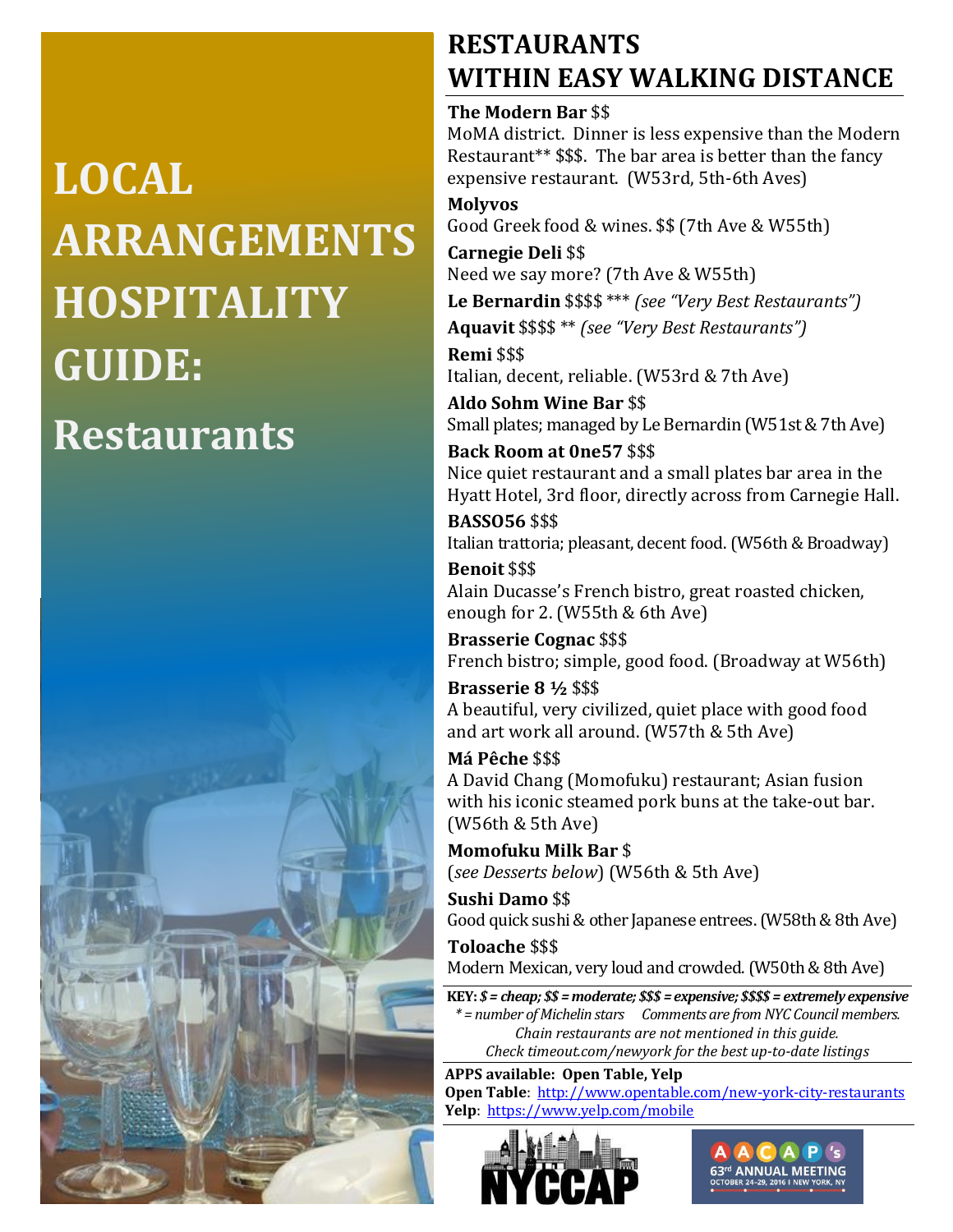### **MODERATE TO HIGH-END RESTAURANTS**

### **Nougatine** \$\$\$ \*\*\*

The bar area of Jean-Georges. Excellent food and less expensive. (Trump International Hotel & Tower, Columbus Circle)

### **Aureole** \$\$\$ \*

The Liberty Bar is more reasonable than the expensive restaurant. (W42nd & 6th Ave) The bar area is very expensive, but very good. (Broadway & W42nd)

### **db Bistro Moderne** \$\$\$

A Daniel Boulud restaurant. (W44th & 6th Ave)

### **Boulud Sud** \$\$\$

Another Daniel Boulud restaurant, Mediterranean focus with small plates and tapas style entrees. (Broadway & W64th)

### **Triomphe** \$\$\$

Very civilized French bistro, quiet, fresh imaginative cuisine. (W44th & 6th Ave)

### **Leopard at des Artistes** \$\$\$

North Italian; beautiful; the murals have been restored; wonderful ambiance. (W67th & Central Park West)

### **Becco** \$\$\$

Lidia Bastianich's less expensive place; great allyou-can-eat pasta deal, convenient in theatre district. (W46th & 9th Ave)

### **Artisanal Fromagerie & Bistro** \$\$

Great wines by the glass and extensive cheese selections and fondues. (E32nd & Park Ave)

### **Esca**

Great fish, Italian style. A Mario Batali-Felidia Bastianich-David Pasternak show. (W43rd & 9th Ave)

### **Babu Ji** \$\$

Inventive Indian food, very popular, small & noisy but worth it. Tell them it's your birthday! (Ave B & E11th)



# **CHEAP EATS** (all \$)

### **Bouchon Bakery**

Great for lunch, light (early!) dinner and the bakery products are wonderful; by Thomas Keller (French Laundry & per se). (3rd floor, Time Warner Center, Columbus Circle)

### **Food Carts**

All around town for easy eats – most are mediocre at best.

### **Dumpling Man**

For \$10 or less you can get a great dumpling meal. Particularly recommend the "cool monster" sauce. (St. Mark's Place between 1st Ave & Avenue A)

### **Maison Kayser**

Terrific bakery with a small cafe small plate area for dining; the Plié au Chocolat is a must. (many locations, including Columbus Circle)

### **Ivan Ramen Slurp Shop**

Highly acclaimed ramen by the Jewish guy who learned the craft living in Japan; with vegetarian versions. (11th Ave & W44th; Clinton at Stanton)

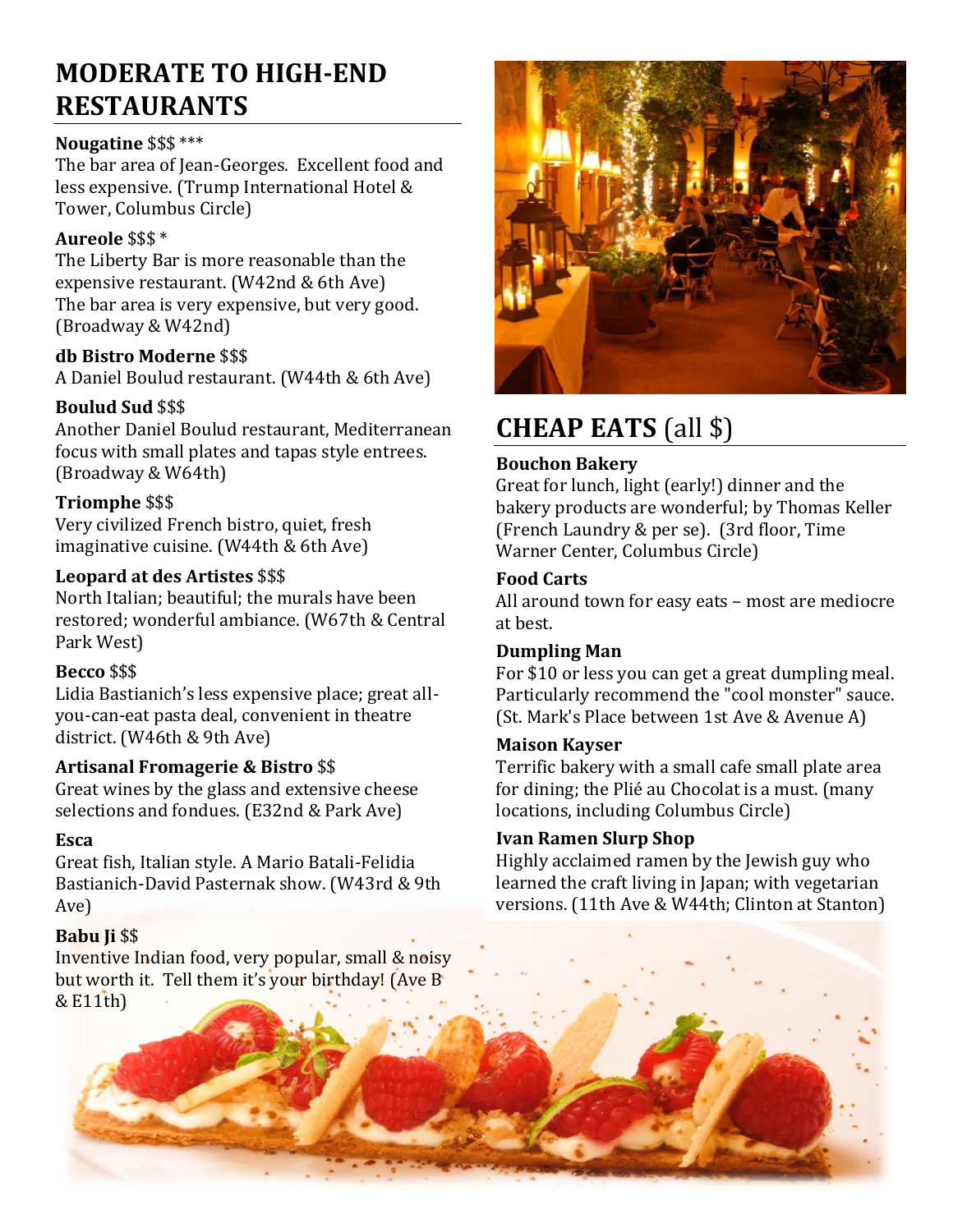# **VEGETARIAN & VEGAN**

### *(some places do nice vegetarian plates but these are the best)*

### **Daniel** \$\$\$\$ \*\*

### **Agern** \$\$\$\$

### **Kajitsu** \$\$\$ \*

The utmost in refined Japanese vegan dining, very special and austere. (E39th & Lexington)

### **Candle 79** \$\$\$

A stalwart of high-end vegan cuisine. (E79th & Park Ave)

### **Blossom** \$\$\$

Another high-end vegan standard. (9th Ave & W21st; Columbus & W84th; Carmine & Bedford)

### **Hangawi** \$\$\$

Gracious & beautiful Korean vegan specialties; rare teas, excellent porridges. (E32nd & Madison)

### **Franchia** \$\$

Excellent Korean vegan food. (Park Ave & E35th)

### **Vatan Indian** \$\$

Prix fixe dining in a village. \$\$ (3rd Ave & E29th)

### **Avant Garden** \$\$\$

Creative and trendy vegetarian with good wines by the glass. (E7th & Ave A)

### **dirt candy** \$\$

Wildly popular, trendy & fun vegetarian food; rather loud and crowded, always a scene; reserve far ahead. (Allen & Broome)

### **by Chloe** \$\$

Crazy popular, trendy, vegetarian burgers at communal tables if you can find a place to sit amongst hordes of "starving" NYU students; loud and crowded, always a scene (Bleecker & Macdougal; W22nd & 6th Ave).

### **Nix** \$\$\$

Impressive & creative vegetarian dishes. (University Place & E11th)

### **Buddha Bodai** –

The best of the Chinese vegan & Kosher places; have the soup dumplings. \$ (Mulberry & Bayard, not the one by the same name on Mott)

### **Superiority Burger**

Tiny, prize-winning superior veg burgers & sides, try everything; almost no place to sit (take yours outside but be watchful in nearby Thompkins Square Park for hungry rodents) (E9th at Ave A)

### **PIZZA**

*(no agreement on the best but these are the greats)* **Co.** \$\$

Fantastic pies with thin charred (unraised) crusts by master bread maker & James Beard Award winner Jim Lahey. (9th Ave & W24th)

### **Kesté Pizza** \$\$

Neapolitan pizza with 24-hour raised dough. (Bleecker & Jones)

### **Bruno** \$\$

Heirloom red wheat flour milled on site makes a wonderful crust; farm-fresh toppings. (E13rd & 3rd Ave)

### **OTTO**

Grilled pizza by Mario Balali, superb desserts – get olive oil gelato. \$\$ (E8th & 5th Ave)

### **Others**

John's, Joe's, Patsy's, Lombardi's, Grimaldi's. All quite good. \$1 slices in some take-out shops around mid-town & Hell's Kitchen. You get what you pay for.



# **BEST FOOD COURTS**

### **Eataly**

Mario Batali's extravagant food venue has multiple stations for different foods - pizza, seafood, pasta, vegetables, cheese & wines, gelato, a Nutella bar, plus a roof top beer garden (5th Ave & W23rd, Madison Square Park)

### **Brookfield Place**

Many food options in an upscale mall including shops & restaurants off the Hudson River (Battery Park City)

### **Chelsea Market** \$

Numerous food stalls inside, some very good, very touristy. (9th Ave & W15th, in the old Nabisco factory and home of the Food Channel)

### **The Great Northern Food Hall**

Fun Nordic cuisine. (Grand Central Terminal)

### **Gotham Food Market**

Trendy stalls. (11th Ave & W45th)